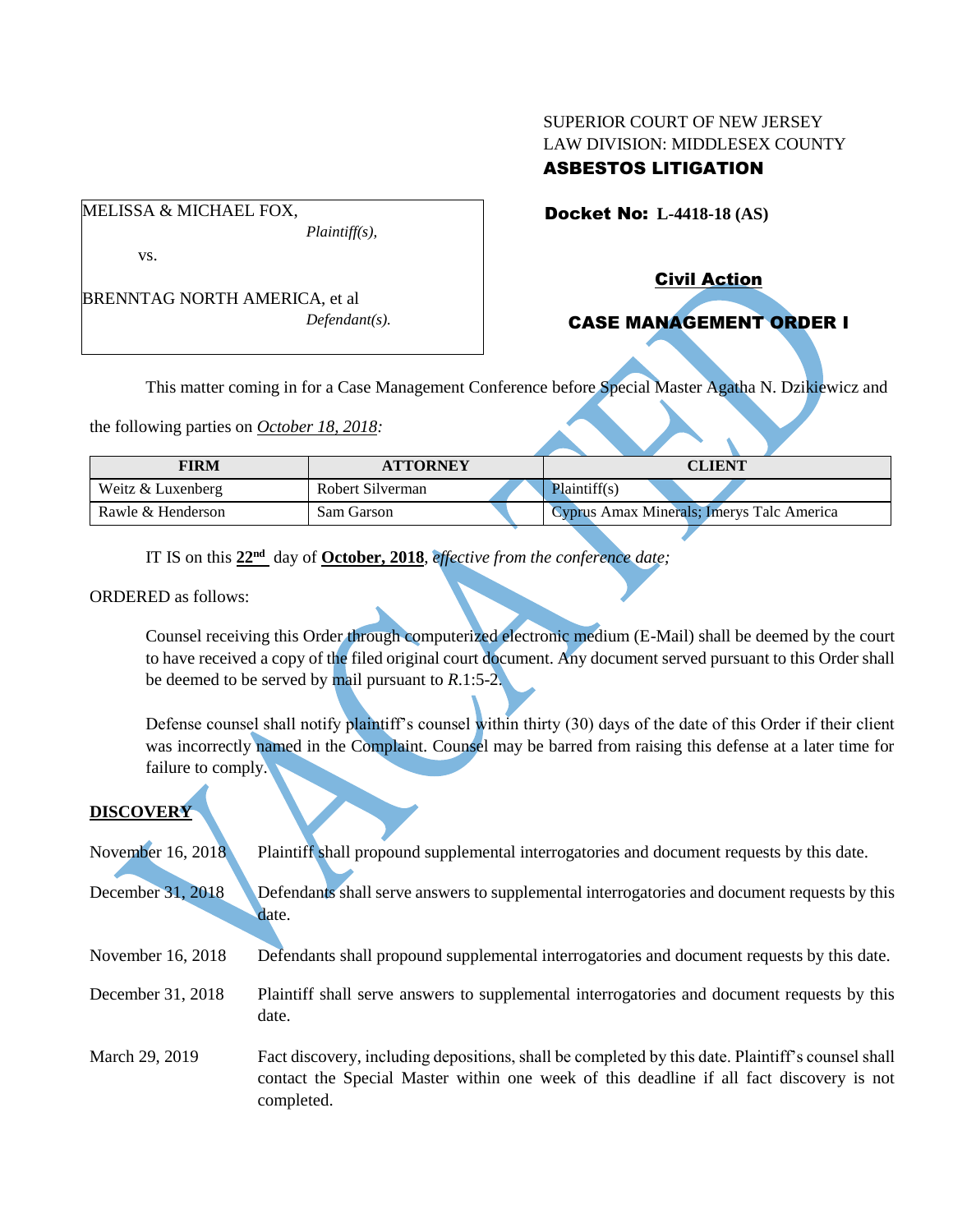### March 29, 2019 Depositions of corporate representatives shall be completed by this date.

### **EARLY SETTLEMENT**

June 14, 2019 Settlement demands shall be served on all counsel and the Special Master by this date.

### **SUMMARY JUDGMENT MOTION PRACTICE**

- June 14, 2019 Plaintiff's counsel shall advise, in writing, of intent not to oppose motions by this date.
- June 28, 2019 Summary judgment motions shall be filed no later than this date.
- July 26, 2019 Last return date for summary judgment motions.

### **MEDICAL DEFENSE**

May 31, 2019 Plaintiff shall serve medical expert reports by this date. May 31, 2019 Upon request by defense counsel, plaintiff is to arrange for the transfer of pathology specimens and x-rays, if any, by this date. August 30, 2019 Defendants shall identify its medical experts and serve medical reports, if any, by this date. In addition, defendants shall notify plaintiff's counsel (as well as all counsel of record) of a joinder in an expert medical defense by this date.

### **LIABILITY EXPERT REPORTS**

May 31, 2019 Plaintiff shall identify its liability experts and serve liability expert reports or a certified expert statement by this date or waive any opportunity to rely on liability expert testimony.

August 30, 2019 Defendants shall identify its liability experts and serve liability expert reports, if any, by this date or waive any opportunity to rely on liability expert testimony.

# **ECONOMIST EXPERT REPORTS**

May 31, 2019 Plaintiff shall identify its expert economists and serve expert economist report(s), if any, by this date or waive any opportunity to rely on economic expert testimony.

August 30, 2019 Defendants shall identify its expert economists and serve expert economist report(s), if any, by this date or waive any opportunity to rely on economic expert testimony.

### **EXPERT DEPOSITIONS**

September 30, 2019 Expert depositions shall be completed by this date. To the extent that plaintiff and defendant generic experts have been deposed before, the parties seeking that deposition in this case must file an application before the Special Master and demonstrate the necessity for that deposition. To the extent possible, documents requested in a deposition notice directed to an expert shall

 $\_$  , and the set of the set of the set of the set of the set of the set of the set of the set of the set of the set of the set of the set of the set of the set of the set of the set of the set of the set of the set of th